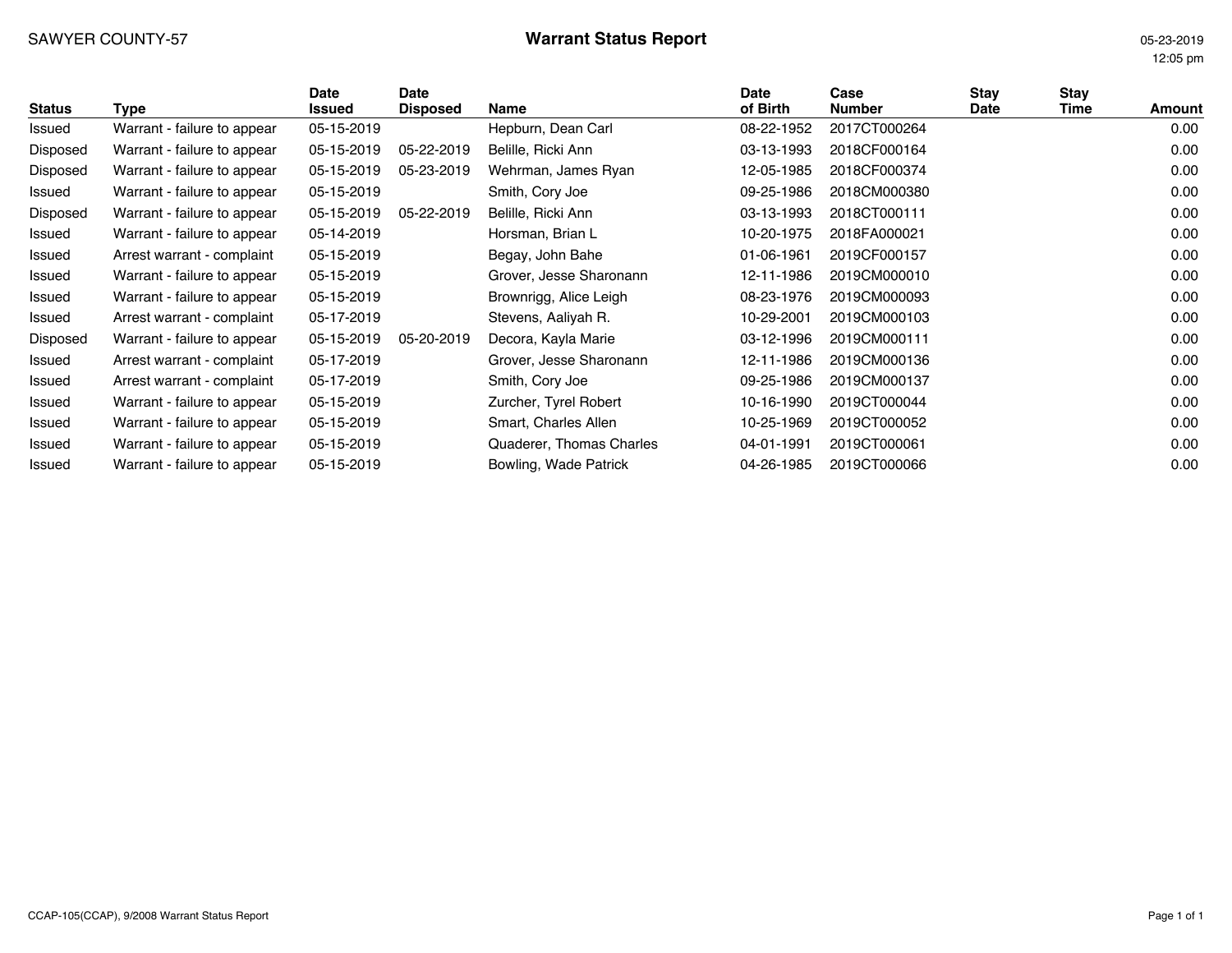| <b>Name</b><br>Address                                                             | <b>DOB</b> | Viol<br><b>Date</b> | Case No.<br>Cit No.        | Charge                                                                           | Amended<br><b>From</b> | Plea       | Disposition/<br><b>Date</b>                              | <b>Penalty</b>    | <b>Amount</b> |
|------------------------------------------------------------------------------------|------------|---------------------|----------------------------|----------------------------------------------------------------------------------|------------------------|------------|----------------------------------------------------------|-------------------|---------------|
| Beaulieu, Dylan Joseph<br>15470 Salter Dr # 36<br>Hayward, WI 54843                | 02-02-1996 | 03-18-2019          | 2019TR000339<br>BD2125793  | 347.48(2m)(b)<br><b>Vehicle Operator</b><br><b>Fail/Wear Seat Belt</b>           |                        | No Contest | Guilty Due to No<br><b>Contest Plea</b><br>05-14-2019    | Forfeiture / Fine | \$10.00       |
| Braatz, David Edward<br>9090 Grand Blvd<br>Merrillville, IN 46410                  | 10-22-1956 | 02-18-2019          | 2019FO000081<br>6V514VWD6Q | 350.05(2)(a)<br>Operate Snowmobile w/o Snowmobile-Fail/Comply<br>Safety Cert.    | Operate<br>Signs       | No Contest | Guilty Due to No<br><b>Contest Plea</b><br>05-14-2019    | Forfeiture / Fine | \$232.00      |
| Brownrigg, Alice Leagh<br>7825 Wonder Avenue<br>Hayward, WI 54843                  | 08-23-1976 | 03-14-2019          | 2019FO000166<br>6F8049LVW6 | 263(3)<br><b>Retail Theft</b>                                                    |                        | No Contest | Guilty Due to No<br><b>Contest Plea</b><br>05-14-2019    | Forfeiture / Fine | \$200.50      |
| Brownrigg, Alice L<br>7825 Wonder Avenue<br>Hayward, WI 54843                      | 08-23-1976 | 03-28-2019          | 2019TR000367<br>BC0289660  | 343.05(3)(a)<br>Operate w/o Valid<br>License(1st Violation)                      |                        | No Contest | Guilty Due to No<br><b>Contest Plea</b><br>05-14-2019    | Forfeiture / Fine | \$200.50      |
| Brownrigg, Alice L<br>7825 Wonder Avenue<br>Hayward, WI 54843                      | 08-23-1976 | 03-10-2019          | 2019TR000285<br>BC0289472  | 343.05(3)(a)<br>Operate w/o Valid<br>License (1st Violation)                     |                        | No Contest | Guilty Due to No<br><b>Contest Plea</b><br>05-14-2019    | Forfeiture / Fine | \$200.50      |
| Campbell, Jeffrey J<br>648 Cozy Acres Rd<br>Hayward, WI 54843                      | 07-30-1952 | 04-07-2019          | 2019TR000389<br>BD2125970  | 344.62(1)<br>Operating a motor vehicle<br>w/o insurance                          |                        | No Contest | Guilty Due to No<br><b>Contest Plea</b><br>05-14-2019    | Forfeiture / Fine | \$200.50      |
| Campbell, William Raymond<br>15221 USH 63 - L5<br>Hayward, WI 54843                | 09-12-1969 | 04-06-2019          | 2019TR000390<br>BC0289741  | 341.15(1)<br><b>Fail/Display Vehicle</b><br><b>License Plates</b>                |                        | No Contest | Guilty Due to No<br>Contest Plea<br>05-14-2019           | Forfeiture / Fine | \$150.10      |
| Capelle, Richard Allen<br>1092W US Hwy 63<br>Hayward, WI 54843                     | 12-22-1962 | 11-08-2017          | 2018TR000235<br>AB4285960  | 346.63(1)(am)<br>Operate with Restricted<br><b>Controlled Substance</b><br>(1st) |                        | Not Guilty | Dismissed on<br><b>Prosecutor's Motion</b><br>05-14-2019 |                   |               |
| Casello, Anthony Michael<br>7224 W County Highway G<br>Winter, WI 54896            | 01-30-1986 | 03-18-2019          | 2019TR000340<br>BD2125756  | 346.57(4)(h)<br>Speeding in 55 MPH<br>Zone (11-15 MPH)                           |                        | No Contest | Guilty Due to No<br>Contest Plea<br>05-14-2019           | Forfeiture / Fine | \$175.30      |
| <b>Consolidated Lumber Company</b><br>808 North 4th Street<br>Stillwater, MN 55082 |            | 03-18-2019          | 2019TR000341<br>AE7775003  | 348.17(1)<br>Violation of Special<br><b>Weight Limits</b>                        |                        | No Contest | Guilty Due to No<br><b>Contest Plea</b><br>05-14-2019    | Forfeiture / Fine | \$1424.55     |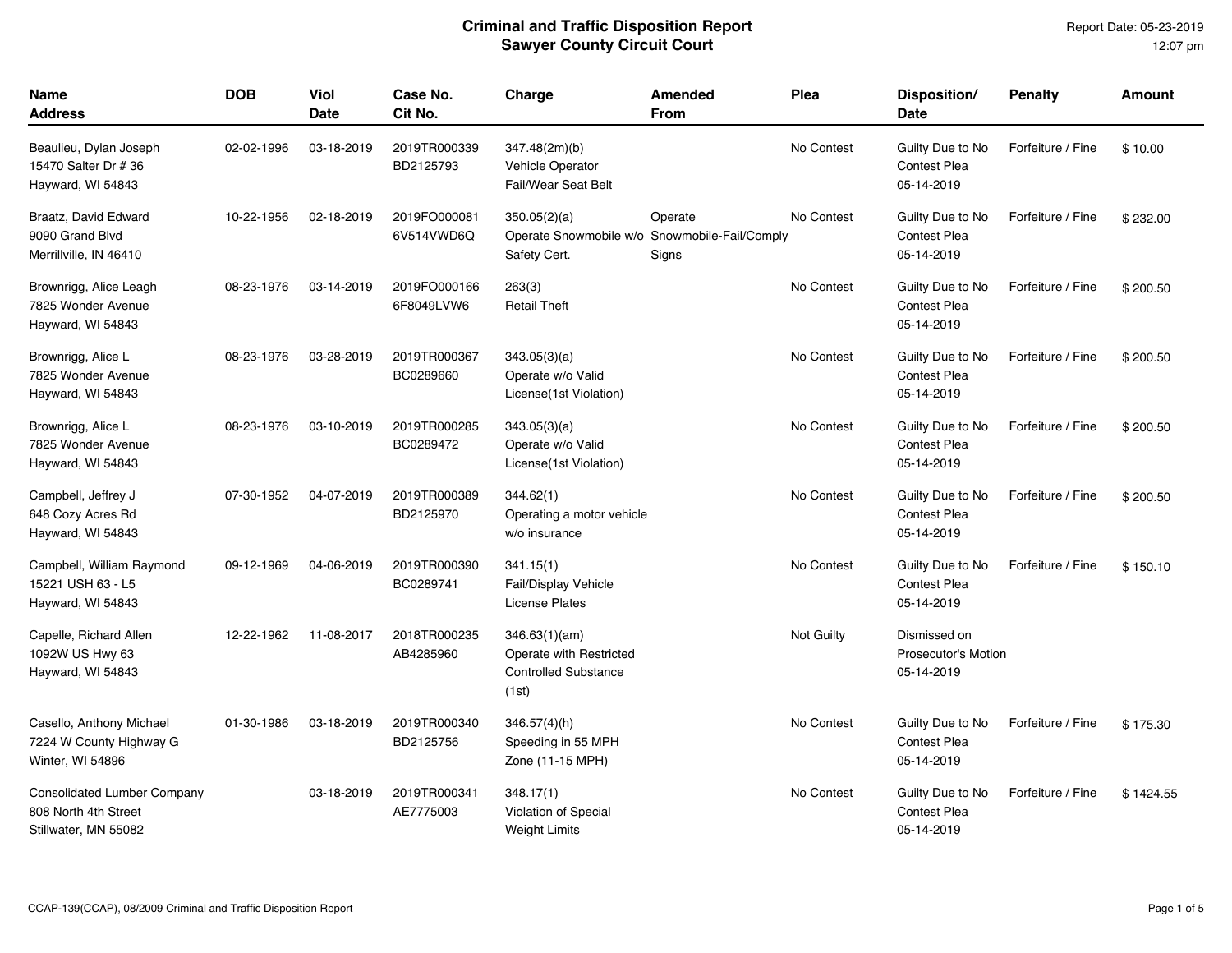| Name<br>Address                                                               | <b>DOB</b> | Viol<br><b>Date</b> | Case No.<br>Cit No.       | Charge                                                            | Amended<br>From | Plea       | Disposition/<br>Date                                  | <b>Penalty</b>    | Amount   |
|-------------------------------------------------------------------------------|------------|---------------------|---------------------------|-------------------------------------------------------------------|-----------------|------------|-------------------------------------------------------|-------------------|----------|
| Corne, Matthew Benjamin<br>13101 Kelly Ln Ne<br>Tenstrike, MN 56683           | 05-23-1990 | 03-18-2019          | 2019TR000342<br>BD2125771 | 346.57(4)(h)<br>Speeding in 55 MPH<br>Zone (11-15 MPH)            |                 | No Contest | Guilty Due to No<br><b>Contest Plea</b><br>05-14-2019 | Forfeiture / Fine | \$175.30 |
| Eagleman, Michael Steven<br>2556 Wabun Dr<br>Cumberland, WI 54829             | 08-06-1992 | 03-12-2019          | 2019TR000307<br>BC0289520 | 346.935(2)<br>Possess Open<br>Intoxicants in<br>MV-Passenger      |                 | No Contest | Guilty Due to No<br><b>Contest Plea</b><br>05-14-2019 | Forfeiture / Fine | \$200.50 |
| Everts, Tatum H<br>15470 Salter Dr # 36<br>Hayward, WI 54843                  | 12-03-1998 | 04-11-2019          | 2019TR000458<br>BD6135695 | 344.62(1)<br>Operating a motor vehicle<br>w/o insurance           |                 | No Contest | Guilty Due to No<br><b>Contest Plea</b><br>05-14-2019 | Forfeiture / Fine | \$200.50 |
| Falk, Kamerin Charles<br>W6022 Mariner Hills Trl<br>Elkhorn, WI 53121         | 11-26-1996 | 04-24-2019          | 2019TR000482<br>AE0146661 | 346.57(5)<br>Exceeding Speed Zones,<br>etc. (1-10 MPH)            |                 | No Contest | Guilty Due to No<br><b>Contest Plea</b><br>05-14-2019 | Forfeiture / Fine | \$175.30 |
| Graber, Lance William<br>10710 Minnie Ave<br>Hayward, WI 54843                | 05-22-1989 | 04-19-2019          | 2019TR000456<br>BD6135732 | 344.62(2)<br>Operating motor vehicle<br>w/o proof of insurance    |                 | No Contest | Guilty Due to No<br><b>Contest Plea</b><br>05-14-2019 | Forfeiture / Fine | \$10.00  |
| Hayden, Dawn Jean<br>10988 W Hwy 48<br>Exeland, WI 54835                      | 09-04-1978 | 03-29-2019          | 2019TR000363<br>BD2125874 | $346.57(4)$ (h)<br>Speeding in 55 MPH<br>Zone (20-24 MPH)         |                 | No Contest | Guilty Due to No<br><b>Contest Plea</b><br>05-14-2019 | Forfeiture / Fine | \$225.70 |
| Heath, Joseph David<br>4041 N Metnik Rd<br>Ojibwa, WI 54862                   | 11-06-1990 | 04-08-2019          | 2019TR000396<br>BD2125981 | 341.04(1)<br>Non-Registration of<br>Vehicle - Auto <10,000<br>lbs |                 | No Contest | Guilty Due to No<br>Contest Plea<br>05-14-2019        | Forfeiture / Fine | \$175.30 |
| Holmes, Keith Paul<br>4485 N Hoffer Rd<br>Couderay, WI 54828                  | 11-10-1989 | 03-19-2019          | 2019TR000348<br>BC0289590 | 343.44(1)(a)<br><b>Operating While</b><br>Suspended               |                 | No Contest | Guilty Due to No<br><b>Contest Plea</b><br>05-14-2019 | Forfeiture / Fine | \$200.50 |
| J B Disposal Inc<br>14820 State Hwy 13<br>P.O. Box 324<br>Butternut, WI 54514 |            | 03-29-2019          | 2019TR000369<br>AE7775036 | 341.04(1)<br>Non-Registration of Other<br>Vehicle                 |                 | No Contest | Guilty Due to No<br><b>Contest Plea</b><br>05-14-2019 | Forfeiture / Fine | \$263.50 |
| Jacobson, Elizabeth A<br>16402 W Rainbow Rd<br>Hayward, WI 54843              | 04-23-1985 | 04-01-2019          | 2019TR000374<br>BD2125911 | 346.57(5)<br>Exceeding Speed Zones,<br>etc. (11-15 MPH)           |                 | No Contest | Guilty Due to No<br><b>Contest Plea</b><br>05-14-2019 | Forfeiture / Fine | \$175.30 |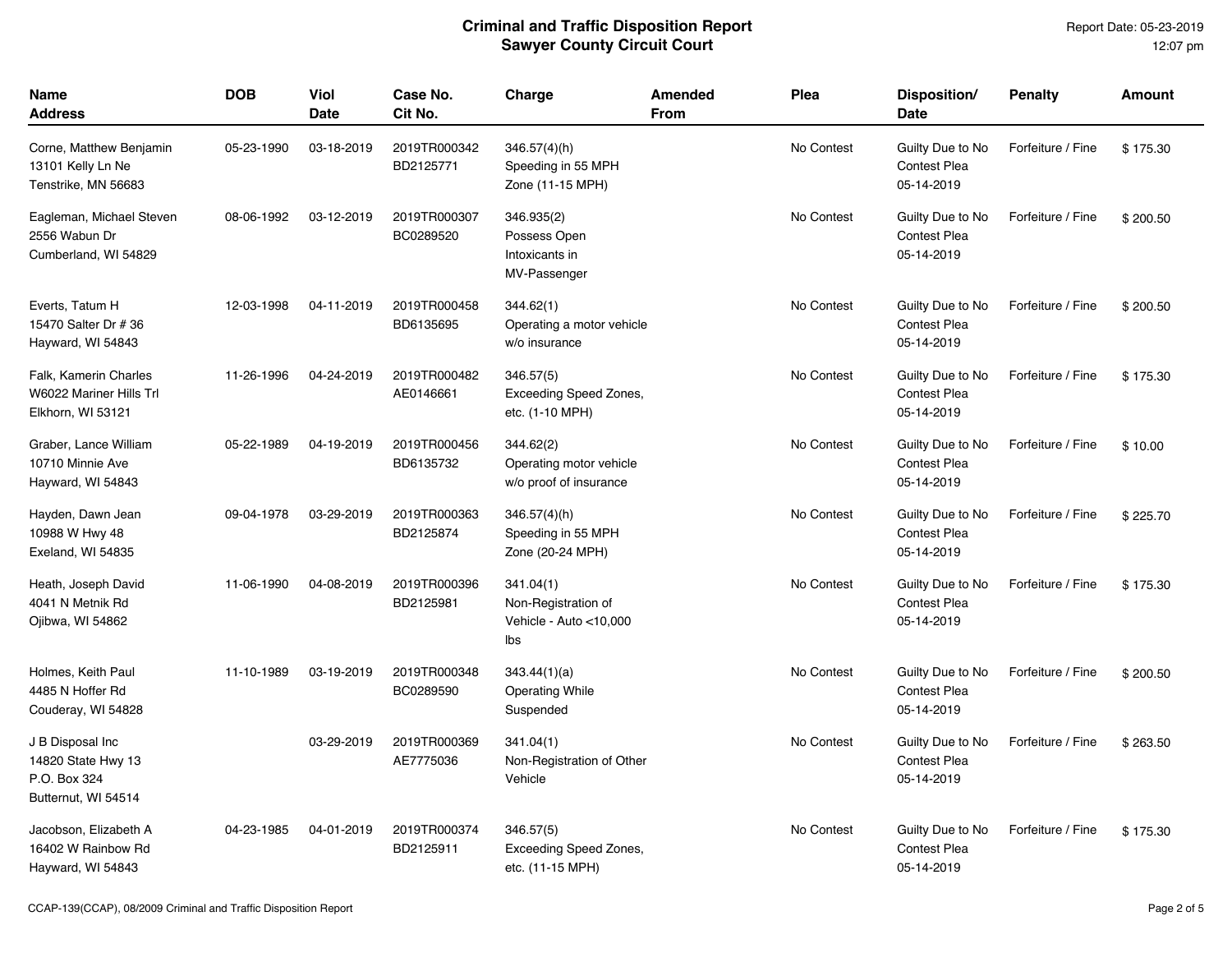| Name<br>Address                                                    | <b>DOB</b> | Viol<br><b>Date</b> | Case No.<br>Cit No.        | Charge                                                           | <b>Amended</b><br>From | Plea       | Disposition/<br>Date                                  | <b>Penalty</b>    | <b>Amount</b> |
|--------------------------------------------------------------------|------------|---------------------|----------------------------|------------------------------------------------------------------|------------------------|------------|-------------------------------------------------------|-------------------|---------------|
| Kelly, Bridget Mary<br>13333W Deer Lake Rd<br>Exeland, WI 54835    | 03-27-1983 | 04-05-2019          | 2019TR000388<br>BD2125922  | $346.57(4)$ (h)<br>Speeding in 55 MPH<br>Zone (11-15 MPH)        |                        | No Contest | Guilty Due to No<br><b>Contest Plea</b><br>05-14-2019 | Forfeiture / Fine | \$175.30      |
| Kirch, Michael Don<br>N13697 Davis Rd<br>Fifield, WI 54524         | 07-14-2001 | 03-29-2019          | 2019TR000370<br>BD2125885  | $346.57(4)$ (h)<br>Speeding in 55 MPH<br>Zone (25-29 MPH)        |                        | No Contest | Guilty Due to No<br><b>Contest Plea</b><br>05-14-2019 | Forfeiture / Fine | \$250.90      |
| Knuckey, Donna Margaret<br>W3416 County Rd W<br>Winter, WI 54896   | 01-07-1975 | 04-05-2019          | 2019TR000387<br>BD2125933  | $346.57(4)$ (h)<br>Speeding in 55 MPH<br>Zone (11-15 MPH)        |                        | No Contest | Guilty Due to No<br><b>Contest Plea</b><br>05-14-2019 | Forfeiture / Fine | \$175.30      |
| Larson, Eric Michael<br>9684 296th Ave<br>New Auburn, WI 54757     | 10-28-1975 | 04-06-2019          | 2019TR000386<br>BD2125955  | 346.57(4)(h)<br>Speeding in 55 MPH<br>Zone (11-15 MPH)           |                        | No Contest | Guilty Due to No<br><b>Contest Plea</b><br>05-14-2019 | Forfeiture / Fine | \$175.30      |
| Pearson, Mark William<br>10750 Minnie Ave<br>Hayward, WI 54843     | 02-02-1962 | 02-08-2019          | 2019FO000070<br>6V513SSFD4 | 350.12(3j)(a)2<br>Operate Snowmobile w/o<br><b>Trail Sticker</b> |                        | No Contest | Guilty Due to No<br><b>Contest Plea</b><br>05-14-2019 | Costs             | \$137.50      |
| Pederson, Michelle Kate<br>12118 N Upper A Rd<br>Hayward, WI 54843 | 01-22-1987 | 03-18-2019          | 2019TR000343<br>BD2125804  | 344.62(2)<br>Operating motor vehicle<br>w/o proof of insurance   |                        | No Contest | Guilty Due to No<br><b>Contest Plea</b><br>05-14-2019 | Forfeiture / Fine | \$10.00       |
| Price, Anthony J<br>12827 Neezh St<br>Hayward, WI 54843            | 05-12-1968 | 04-10-2019          | 2019TR000408<br>BD6135651  | 344.62(2)<br>Operating motor vehicle<br>w/o proof of insurance   |                        | No Contest | Guilty Due to No<br><b>Contest Plea</b><br>05-14-2019 | Forfeiture / Fine | \$10.00       |
| Quagon, Courtney R<br>13942 W Signor St<br>Stone Lake, WI 54876    | 09-03-1992 | 04-16-2019          | 2019TR000431<br>BC0289811  | 343.44(1)(a)<br><b>Operating While</b><br>Suspended              |                        | No Contest | Guilty Due to No<br><b>Contest Plea</b><br>05-14-2019 | Forfeiture / Fine | \$200.50      |
| Quagon, April Mae<br>12339 W County Rd N<br>Couderay, WI 54828     | 04-07-1973 | 04-12-2019          | 2019TR000445<br>BB3287841  | 344.62(1)<br>Operating a motor vehicle<br>w/o insurance          |                        | No Contest | Guilty Due to No<br><b>Contest Plea</b><br>05-14-2019 | Forfeiture / Fine | \$200.50      |
| Rasmussen, Jason Lynger<br>10451 Forest Ave<br>Hayward, WI 54843   | 02-27-1982 | 03-22-2019          | 2019TR000353<br>BD2125826  | 347.06(1)<br>Operation w/o Required<br>Lamps Lighted             |                        | No Contest | Guilty Due to No<br>Contest Plea<br>05-14-2019        | Forfeiture / Fine | \$162.70      |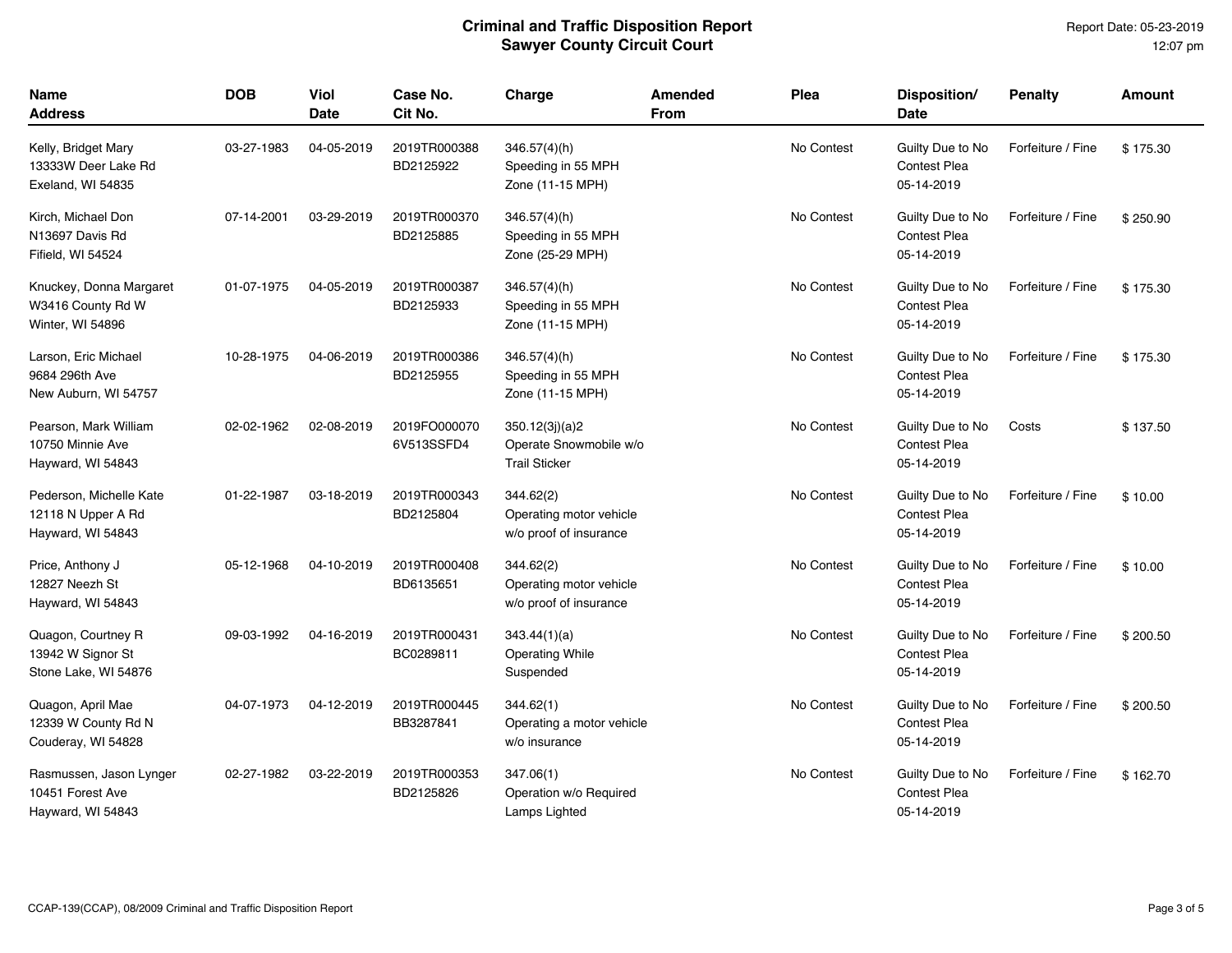| <b>Name</b><br><b>Address</b>                                         | <b>DOB</b> | Viol<br>Date | Case No.<br>Cit No.        | Charge                                                            | Amended<br>From | Plea       | Disposition/<br><b>Date</b>                              | <b>Penalty</b>    | Amount   |
|-----------------------------------------------------------------------|------------|--------------|----------------------------|-------------------------------------------------------------------|-----------------|------------|----------------------------------------------------------|-------------------|----------|
| Ruby, Robert L<br>3362 N County Rd C<br>Exeland, WI 54835             | 01-20-1966 | 04-01-2019   | 2019TR000377<br>BD1910112  | 341.04(1)<br>Non-Registration of<br>Vehicle - Auto <10,000<br>lbs |                 |            | Dismissed on<br><b>Prosecutor's Motion</b><br>05-14-2019 |                   |          |
| Rusk County Farm Supply Inc<br>P.O. Box 38<br>Ladysmith, WI 54848     |            | 04-16-2019   | 2019TR000430<br>AE7775073  | 341.04(2)<br>Improper Registration of<br><b>Other Vehicle</b>     |                 | No Contest | Guilty Due to No<br><b>Contest Plea</b><br>05-14-2019    | Forfeiture / Fine | \$263.50 |
| Saxinger, Frank J<br>735 N Eddy Street<br>Eau Claire, WI 54703        | 04-30-1993 | 04-08-2019   | 2019TR000406<br>AE5389053  | 346.57(5)<br>Exceeding Speed Zones,<br>etc. (16-19 MPH)           |                 | No Contest | Guilty Due to No<br>Contest Plea<br>05-14-2019           | Forfeiture / Fine | \$200.50 |
| Schmidt, Brodin Jacob<br>306 Gerland Rd<br>Rice Lake, WI 54868        | 03-11-1999 | 03-18-2019   | 2019TR000344<br>BD2125782  | $346.57(4)$ (h)<br>Speeding in 55 MPH<br>Zone (11-15 MPH)         |                 | No Contest | Guilty Due to No<br><b>Contest Plea</b><br>05-14-2019    | Forfeiture / Fine | \$175.30 |
| Shuman, Mark T<br>12717N Pfeifer Rd<br>Hayward, WI 54843              | 03-19-1957 | 02-08-2019   | 2019FO000069<br>6V513SSFD5 | 350.12(3j)(a)2<br>Operate Snowmobile w/o<br><b>Trail Sticker</b>  |                 | No Contest | Guilty Due to No<br><b>Contest Plea</b><br>05-14-2019    | Costs             | \$137.50 |
| Sisu, Aurel<br>210 Mountain Laurel Cr<br>Kitchener, ON                | 09-19-1967 | 04-10-2019   | 2019TR000399<br>AE7775051  | 346.57(4)(h)<br>Speeding in 55 MPH<br>Zone (11-15 MPH)            |                 | No Contest | Guilty Due to No<br><b>Contest Plea</b><br>05-14-2019    | Forfeiture / Fine | \$183.30 |
| Slaney, Robert Alan<br>N6350 Dam Rd<br>Winter, WI 54896               | 07-12-1972 | 03-18-2019   | 2019TR000345<br>BD2125760  | 344.62(2)<br>Operating motor vehicle<br>w/o proof of insurance    |                 | No Contest | Guilty Due to No<br><b>Contest Plea</b><br>05-14-2019    | Forfeiture / Fine | \$10.00  |
| Smart, Charles Allen<br>13210 W Bacon Strip<br>Hayward, WI 54843      | 10-25-1969 | 03-16-2019   | 2019TR000333<br>BC0289553  | 341.03(1)<br>Operate after Rev/Susp<br>of Registration            |                 | No Contest | Guilty Due to No<br><b>Contest Plea</b><br>05-14-2019    | Forfeiture / Fine | \$175.30 |
| Standing Cloud, Sunnie R<br>12632 W Lilly Pad Ln<br>Hayward, WI 54843 | 01-21-1990 | 03-12-2019   | 2019TR000314<br>BC0289494  | 343.44(1)(a)<br><b>Operating While</b><br>Suspended               |                 | No Contest | Guilty Due to No<br><b>Contest Plea</b><br>05-14-2019    | Forfeiture / Fine | \$200.50 |
| Stephens, Tamara Ann<br>N1599 County Road M<br>Browntown, WI 53522    | 09-22-1969 | 04-05-2019   | 2019TR000383<br>BD2125944  | 346.57(4)(h)<br>Speeding in 55 MPH<br>Zone (11-15 MPH)            |                 | No Contest | Guilty Due to No<br>Contest Plea<br>05-14-2019           | Forfeiture / Fine | \$175.30 |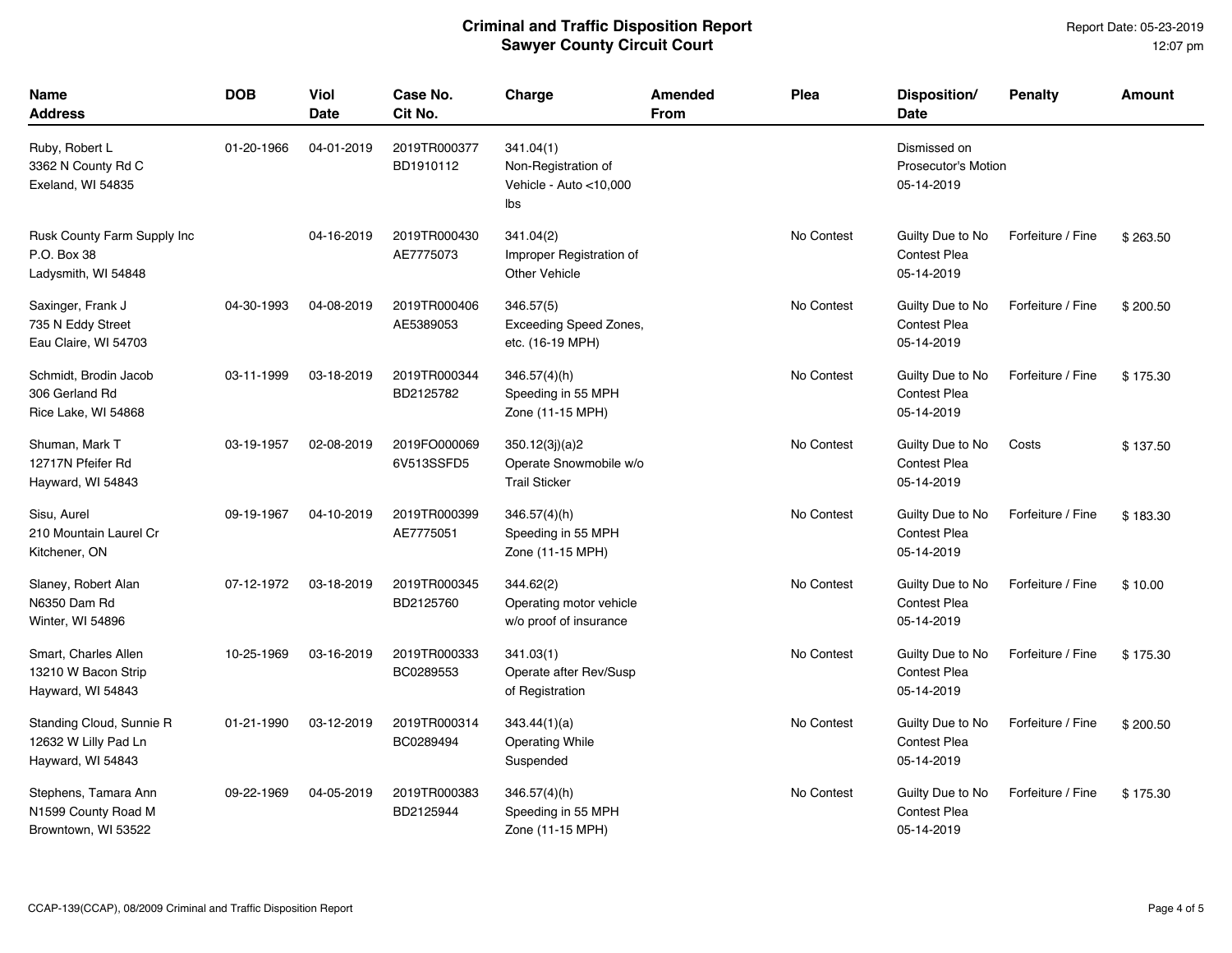| Name<br><b>Address</b>                                                 | <b>DOB</b> | Viol<br><b>Date</b> | Case No.<br>Cit No.       | Charge                                                            | <b>Amended</b><br><b>From</b> | Plea       | Disposition/<br><b>Date</b>                           | <b>Penalty</b>    | <b>Amount</b> |
|------------------------------------------------------------------------|------------|---------------------|---------------------------|-------------------------------------------------------------------|-------------------------------|------------|-------------------------------------------------------|-------------------|---------------|
| Stevens, Brett Gordon<br>16 E Reis St<br>Duluth, MN 55808              | 04-08-1967 | 03-18-2019          | 2019TR000346<br>AE7775014 | 346.57(5)<br><b>Exceeding Speed Zones,</b><br>etc. (20-24 MPH)    |                               | No Contest | Guilty Due to No<br><b>Contest Plea</b><br>05-14-2019 | Forfeiture / Fine | \$225.70      |
| Summers, Kevin S<br>3112 15th Street<br>Frederic, WI 54837             | 03-13-1981 | 04-17-2019          | 2019TR000466<br>BB3285380 | 343.44(1)(a)<br><b>Operating While</b><br>Suspended               |                               | No Contest | Guilty Due to No<br><b>Contest Plea</b><br>05-14-2019 | Forfeiture / Fine | \$200.50      |
| Summers, Kevin S<br>3112 15th Street<br>Frederic, WI 54837             | 03-13-1981 | 04-17-2019          | 2019TR000467<br>BB3285391 | 344.62(1)<br>Operating a motor vehicle<br>w/o insurance           |                               | No Contest | Guilty Due to No<br><b>Contest Plea</b><br>05-14-2019 | Forfeiture / Fine | \$200.50      |
| Sunderland, Sonya M<br>N8425 Stone Lake Rd<br>Hayward, WI 54843        | 03-23-1963 | 04-07-2019          | 2019TR000382<br>BD2125966 | 344.62(2)<br>Operating motor vehicle<br>w/o proof of insurance    |                               | No Contest | Guilty Due to No<br><b>Contest Plea</b><br>05-14-2019 | Forfeiture / Fine | \$10.00       |
| Susedik, Robert Allen<br>16272 W Boulder Ct<br>Hayward, WI 54843       | 07-02-1976 | 04-09-2019          | 2019TR000398<br>BD2126003 | 341.04(1)<br>Non-Registration of<br>Vehicle - Auto <10,000<br>Ibs |                               | No Contest | Guilty Due to No<br><b>Contest Plea</b><br>05-14-2019 | Forfeiture / Fine | \$175.30      |
| Walker, Adam T<br>11893W County Road B<br>Hayward, WI 54843            | 04-08-1986 | 04-18-2019          | 2019TR000465<br>BB3285402 | 344.62(2)<br>Operating motor vehicle<br>w/o proof of insurance    |                               | No Contest | Guilty Due to No<br><b>Contest Plea</b><br>05-14-2019 | Forfeiture / Fine | \$10.00       |
| Wolters, Austin Michael<br>13999 W Phipps Fire Ln<br>Hayward, WI 54843 | 08-31-1993 | 03-24-2019          | 2019TR000355<br>BD2125830 | 344.62(2)<br>Operating motor vehicle<br>w/o proof of insurance    |                               | No Contest | Guilty Due to No<br><b>Contest Plea</b><br>05-14-2019 | Forfeiture / Fine | \$10.00       |
| Zakovec, Noah Christian<br>39014 Poppe Rd<br>High Bridge, WI 54846     | 06-04-1999 | 04-15-2019          | 2019TR000427<br>AE0146646 | $346.57(4)$ (h)<br>Speeding in 55 MPH<br>Zone (1-10 MPH)          |                               | No Contest | Guilty Due to No<br><b>Contest Plea</b><br>05-14-2019 | Forfeiture / Fine | \$175.30      |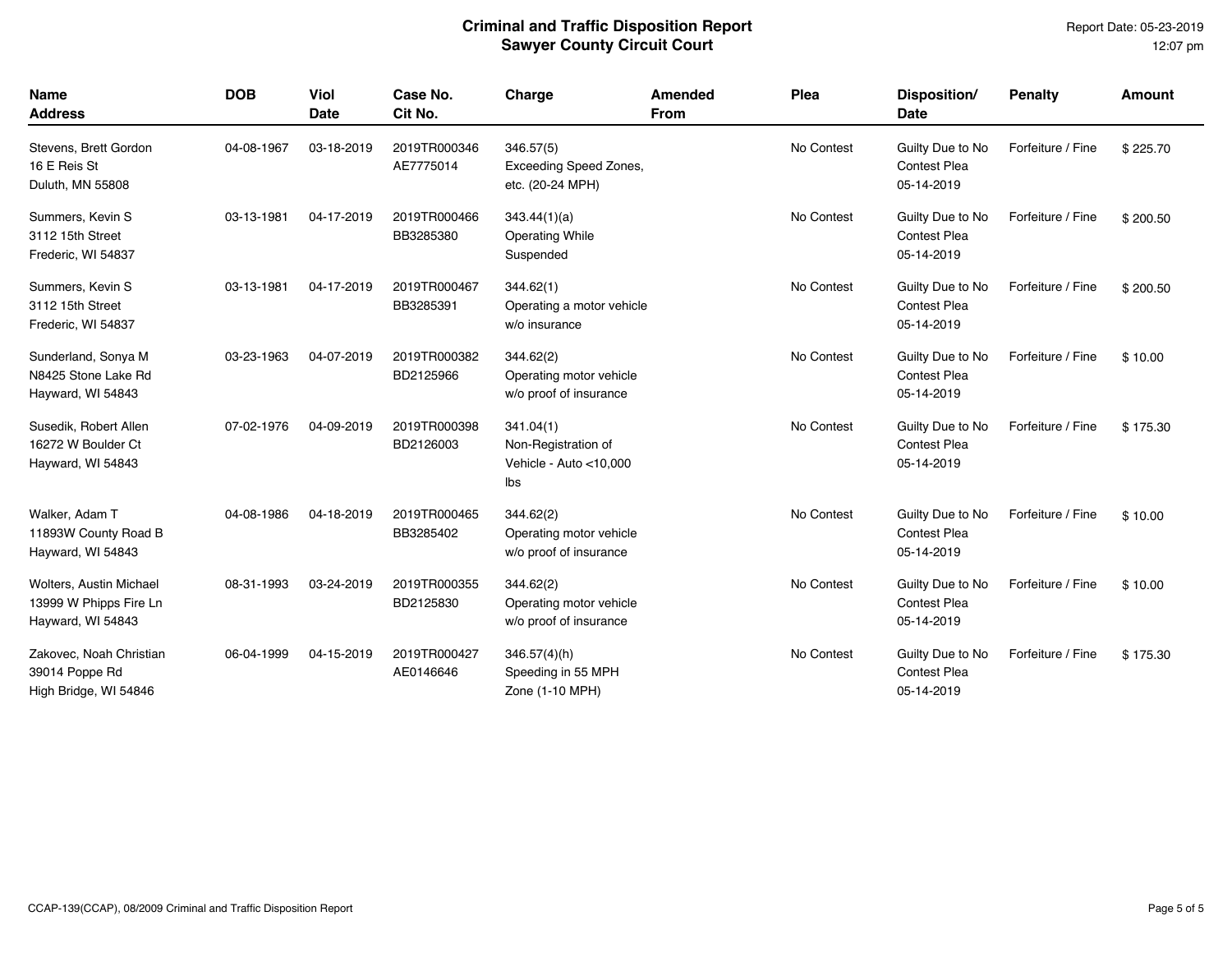Report Date: 05-23-2019 12:08 pm

| <b>Name</b><br>Address                                            | <b>DOB</b> | Viol<br>Date | Case No.<br>Cit No.       | Charge                                                                                                                              | <b>Amended</b><br><b>From</b>      | Plea       | Disposition/<br><b>Date</b>                                 | <b>Penalty</b>                                     | <b>Amount</b> |
|-------------------------------------------------------------------|------------|--------------|---------------------------|-------------------------------------------------------------------------------------------------------------------------------------|------------------------------------|------------|-------------------------------------------------------------|----------------------------------------------------|---------------|
| Burch, Travis J.<br>10657W Cth B<br>Hayward, WI 54843             | 04-05-1982 | 09-12-2018   | 2018CF000334              | 961.41(1)(b)<br>Manufacture/Deliver<br><b>Non-Narcotics</b><br>$[961.41(1x)$ - Conspiracy<br>to Commit][939.62(1)(c) -<br>Repeater] | Manuf/Deliver<br>Amphetamine(>50g) | Guilty     | Guilty Due to Guilty Probation, sent<br>Plea<br>05-14-2019  | imposed<br>State prison<br>Extended<br>Supervision | \$518.00      |
|                                                                   |            | 10-30-2018   | 2018CF000334              | 961.41(3g)(g)<br>Possession of<br>Methamphetamine<br>$[939.62(1)(b) - Repeated]$                                                    |                                    |            | <b>Charge Dismissed</b><br>but Read In<br>05-14-2019        |                                                    |               |
|                                                                   |            | 10-30-2018   | 2018CF000334              | 961.573(1)<br>Possess Drug<br>Paraphernalia<br>$[939.62(1)(a) - Repeated]$                                                          |                                    |            | <b>Charge Dismissed</b><br>but Read In<br>05-14-2019        |                                                    |               |
| Carley, Daniel Leroy<br>3662 N Clark Street<br>Radisson, WI 54867 | 01-17-1977 | 01-07-2019   | 2019CT000018<br>AC1942920 | 343.44(1)(b)<br>Operating While Revoked<br>(Rev due to alc/contr<br>subst/refusal)                                                  |                                    |            | <b>Dismissed Before</b><br>Initial Appearance<br>05-14-2019 |                                                    |               |
| Corbine, Elaina Rose<br>13760 W K Town Ln<br>Hayward, WI 54843    | 04-08-1995 | 04-22-2018   | 2018CF000137              | 940.203(2)<br>Battery or Threat to<br>Judge, Prosecutor, or<br>Law Enforcement Officer                                              |                                    |            | <b>Charge Dismissed</b><br>but Read In<br>05-13-2019        |                                                    |               |
|                                                                   |            | 04-22-2018   | 2018CF000137              | 940.203(2)<br>Battery or Threat to<br>Judge, Prosecutor, or<br>Law Enforcement Officer                                              |                                    | No Contest | Guilty Due to No<br><b>Contest Plea</b><br>05-13-2019       | Probation, sent<br>withheld                        | \$654.00      |
|                                                                   |            | 04-22-2018   | 2018CF000137              | 946.41(1)<br>Resisting or Obstructing<br>an Officer                                                                                 |                                    | No Contest | Guilty Due to No<br><b>Contest Plea</b><br>05-13-2019       | Local jail<br>Forfeiture / Fine<br>Costs           | \$579.00      |
|                                                                   |            | 04-22-2018   | 2018CF000137              | 947.01(1)<br><b>Disorderly Conduct</b>                                                                                              |                                    |            | <b>Charge Dismissed</b><br>but Read In<br>05-13-2019        |                                                    |               |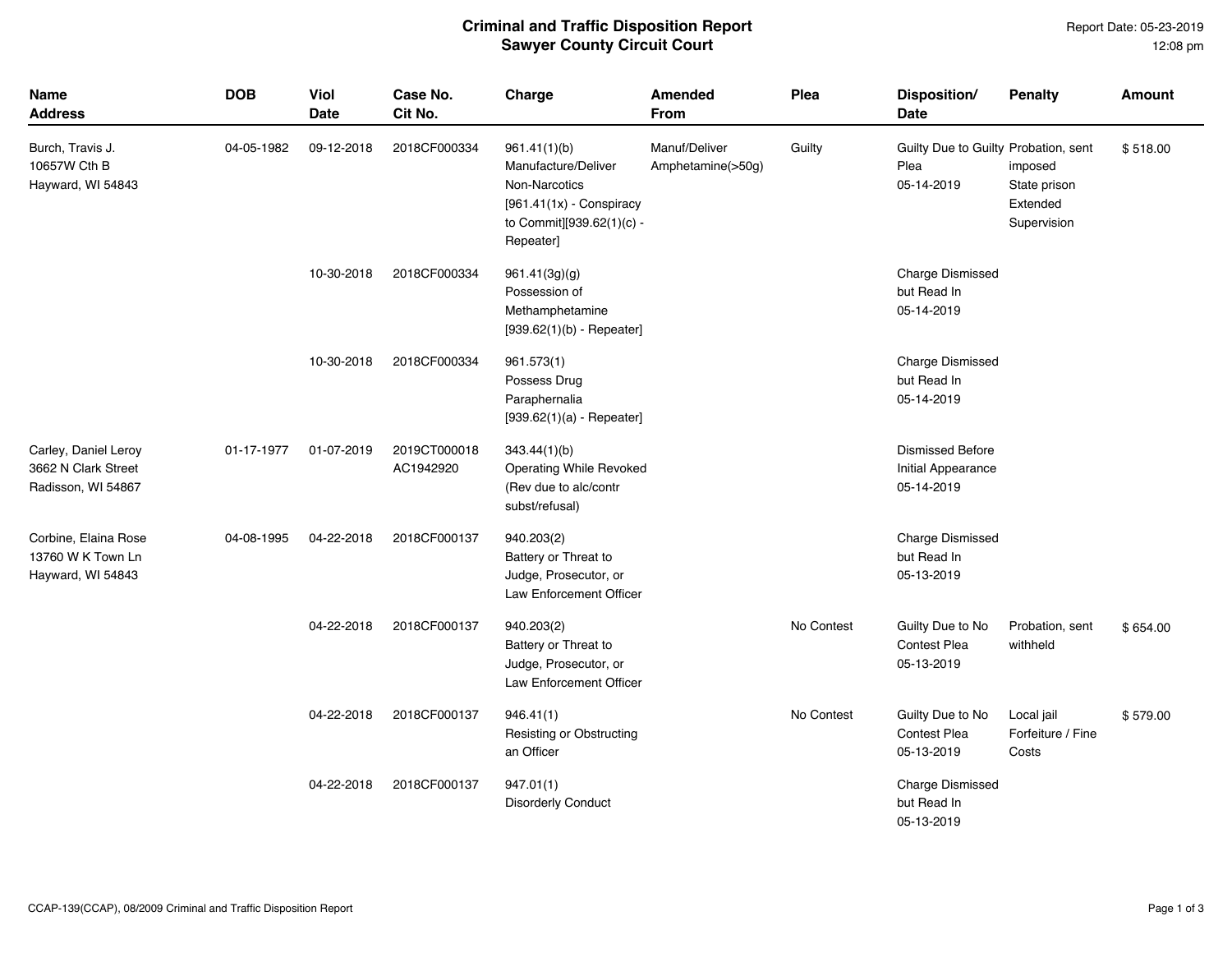Report Date: 05-23-2019 12:08 pm

| Name<br>Address                                                              | <b>DOB</b> | Viol<br>Date | Case No.<br>Cit No.       | Charge                                                                                         | <b>Amended</b><br><b>From</b> | Plea   | Disposition/<br>Date                                       | <b>Penalty</b> | <b>Amount</b> |
|------------------------------------------------------------------------------|------------|--------------|---------------------------|------------------------------------------------------------------------------------------------|-------------------------------|--------|------------------------------------------------------------|----------------|---------------|
| Corbine, Elaina Rose<br>13760 W K Town Ln<br>Hayward, WI 54843               | 04-08-1995 | 06-22-2018   | 2018CT000126<br>BB2067730 | 343.44(1)(b)<br>Operating While Revoked<br>(Rev due to alc/contr<br>subst/refusal)             |                               |        | <b>Charge Dismissed</b><br>but Read In<br>05-13-2019       |                |               |
|                                                                              |            | 06-22-2018   | 2018CT000126<br>BB2067741 | 347.413(1)<br>Ignition Interlock Device<br>Tampering/Failure to<br>Install/Violate Court Order |                               |        | Charge Dismissed<br>but Read In<br>05-13-2019              |                |               |
| Dust, Paul Edward<br>13210 W Bacon Strip<br>Hayward, WI 54843                | 03-29-1994 | 01-16-2019   | 2019CF000054              | 961.41(1)(d)1<br>Manufacture/Deliver<br>Heroin (<3g)                                           |                               |        | <b>Charge Dismissed</b><br>but Read In<br>05-13-2019       |                |               |
|                                                                              |            | 01-16-2019   | 2019CF000054              | 946.49(1)(b)<br><b>Bail Jumping-Felony</b>                                                     |                               |        | <b>Information Filed</b><br>03-19-2019                     |                |               |
| Dust, Paul Edward<br>13210 W Bacon Strip<br>Hayward, WI 54843                | 03-29-1994 | 11-12-2018   | 2019CF000052              | 961.41(1)(d)1<br>Manufacture/Deliver<br>Heroin (<3g)                                           |                               |        | <b>Charge Dismissed</b><br>but Read In<br>05-13-2019       |                |               |
|                                                                              |            | 11-12-2018   | 2019CF000052              | 946.49(1)(b)<br>Bail Jumping-Felony                                                            |                               |        | <b>Information Filed</b><br>03-19-2019                     |                |               |
| Dust, Paul Edward<br>9064 N Akikaandag<br>Hayward, WI 54843                  | 03-29-1994 | 07-22-2017   | 2018CF000010              | 961.41(3g)(am)<br>Possession of Narcotic<br>Drugs                                              |                               |        | <b>Charge Dismissed</b><br>but Read In<br>05-13-2019       |                |               |
| Dust, Paul Edward<br>13210 W Bacon Strip<br>Hayward, WI 54843                | 03-29-1994 | 01-04-2019   | 2019CF000053              | 961.41(1)(d)1<br>Manufacture/Deliver<br>Heroin (<3g)                                           |                               |        | <b>Charge Dismissed</b><br>but Read In<br>05-13-2019       |                |               |
|                                                                              |            | 01-04-2019   | 2019CF000053              | 946.49(1)(b)<br>Bail Jumping-Felony                                                            |                               |        | <b>Information Filed</b><br>03-19-2019                     |                |               |
| Economou, Joseph Christopher<br>12560 Tremont Street<br>Brookfield, WI 53005 | 04-08-1996 | 05-15-2018   | 2018CM000220              | 940.19(1)<br><b>Battery</b><br>$[968.075(1)(a)$ - Domestic<br>Abuse]                           |                               |        | Dismissed on<br>Prosecutor's Motion<br>05-14-2019          |                |               |
|                                                                              |            | 05-15-2018   | 2018CM000220              | 947.01(1)<br><b>Disorderly Conduct</b>                                                         | <b>Disorderly Conduct</b>     | Guilty | Guilty Due to Guilty Probation, sent<br>Plea<br>05-14-2019 | withheld       | \$579.00      |